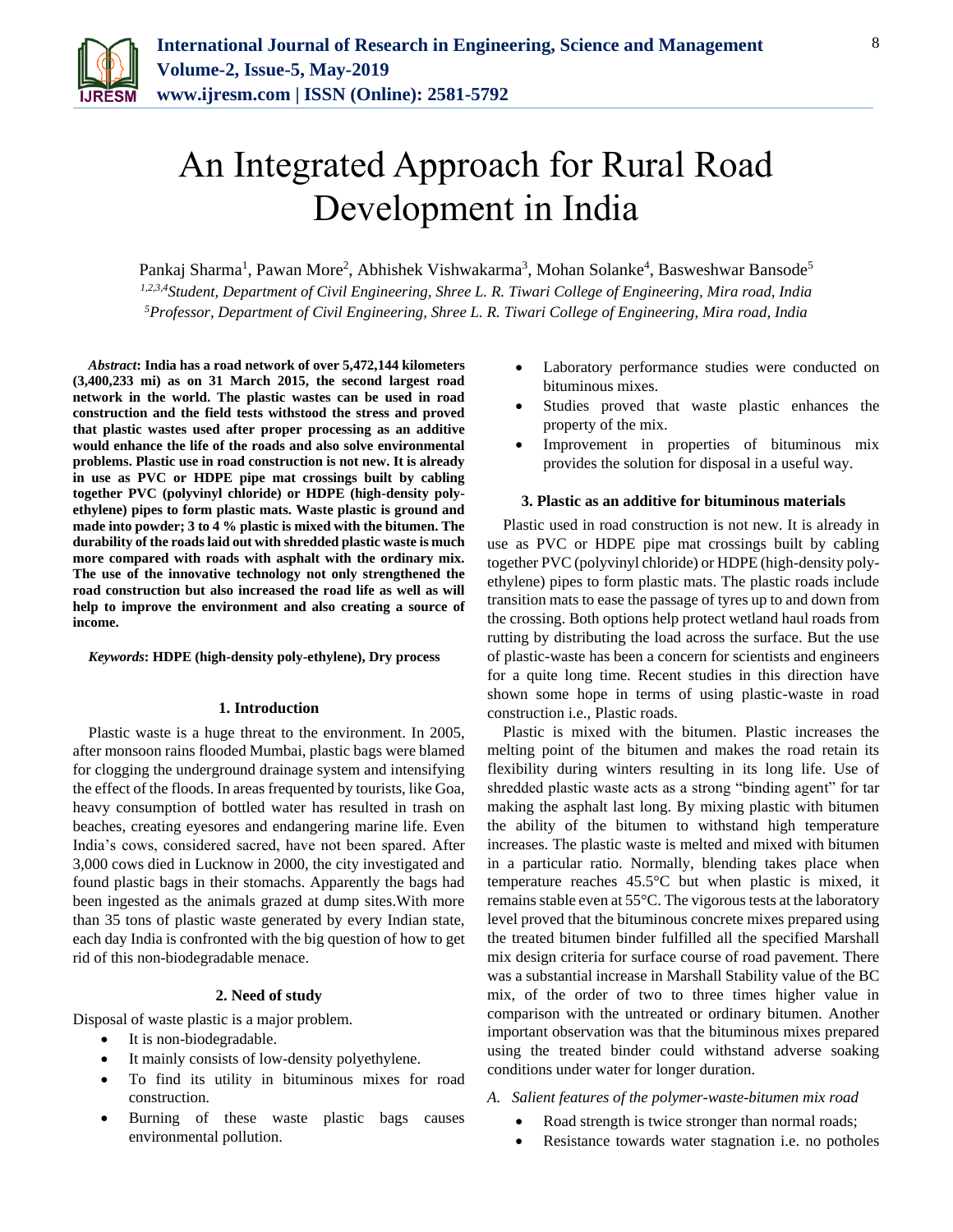

are formed;

- Less bleeding during summer;
- Burning of plastics waste could be avoided
- It doesn't involve any extra machinery;
- It doesn't increase cost of road construction; and

Table 1

 It helps to reduce the consumption of bituminous mix vis-à-vis reduce cost.

| Comparison between Normal Bituminous Road and Plastic Road |                                 |               |                        |
|------------------------------------------------------------|---------------------------------|---------------|------------------------|
| S. No.                                                     | Properties                      | Plastic Road  | Normal                 |
|                                                            |                                 |               | <b>Bituminous Road</b> |
| 1.                                                         | <b>Marshall Stability Value</b> | More          | Less                   |
| 2.                                                         | Rutting                         | Less          | More                   |
| 3.                                                         | Softening Point                 | Less          | More                   |
| 4.                                                         | Seepage Of Water                | No            | Yes                    |
| 5.                                                         | Stripping (Pot Holes)           | No            | More                   |
| 6.                                                         | Durability Of Road              | <b>Better</b> | Good                   |
| 7.                                                         | Tensile Strength                | High          | Less                   |
| 8.                                                         | <b>Penetration Value</b>        | More          | Less                   |
| 9.                                                         | <b>Binding Property</b>         | <b>Better</b> | Good                   |



Step 1-: Plastics waste (bags , cups , bottles ) made out of PE, PP and PS cut into a size between 2.36mm and 4.75mm using shredding machine.



aggregate mix is heated to 165°c (as per the HRS specification) and<br>isferred to mixing chamber. Amount of plastic to be added is @8% of bitum



STEP 3-

Similarly the bitumen is to be heated up to a maximum of 160°c (HRS Specification) to have<br>good binding and to prevent weak bonding. (Monitoring the temperature is very important).



o Step 4-: At the mixing chamber, the shredded plastics waste is to be added. It get coated uniformly over the aggregate within 30 to 60 seconds, giving an oily look.







## Fig. 3. Over all process

### **4. Conclusion**

Polymer Modified Bitumen is used due to its better performance. In the modified process (dry process) plastics waste is coated over aggregate. This helps to have better binding of bitumen with the plastic-waste coated aggregate due to increased bonding and increased area of contact between polymer and bitumen. The polymer coating also reduces the voids. This prevents the moisture absorption and oxidation of bitumen by entrapped air. This has resulted in reduced rutting, raveling, and there is no pothole formation. The road can withstand heavy traffic and show better durability. The use of the innovative technology will not only strengthen the road construction but will also increase the road life as well as help to improve the environment and will also create a source of income.

#### **References**

- [1] Vasudevan R., Nigam S.K., Velkennedy R., Ramalinga Chandra Sekar A., Sundarakannan B. "Utilization of Waste Polymers for Flexible Pavement and Easy Disposal of Waste Polymers", International Conference on Sustainable Solid Waste Management, 5 - 7, Chennai, India pp. 105-111, 2007.
- [2] Justo C.E.G., Veeraragavan A "Utilization of Waste Plastic Bags in Bituminous Mix for Improved Performance of Roads", Centre for Transportation Engineering, Bangalore University, Bangalore, India, 2002.
- [3] Niraj D. Bariaya, "Use of waste rubber tyres in constructions of bituminous roads-An Overview", International Journal of Application or